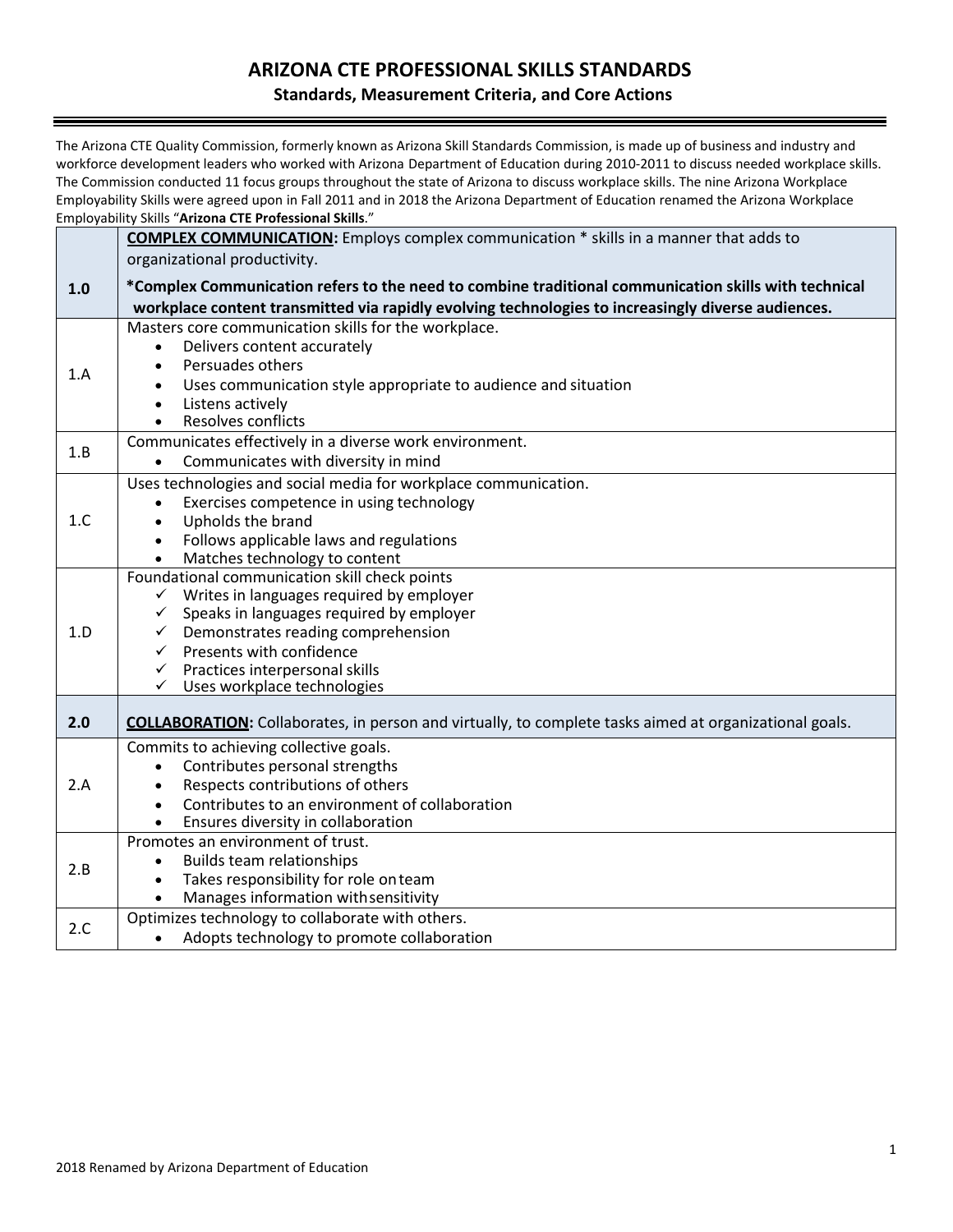# **ARIZONA CTE PROFESSIONAL SKILLS**

#### **Standards, Measurement Criteria, and Core Actions**

| 3.0 | <b>THINKING AND INNOVATION:</b> Integrates expertise in technical knowledge and skills with thinking and<br>reasoning strategies to create, innovate, and devise solutions.                                                                                                                                      |
|-----|------------------------------------------------------------------------------------------------------------------------------------------------------------------------------------------------------------------------------------------------------------------------------------------------------------------|
| 3.A | Defines a problem in the workplace.<br><b>Describes</b><br>Diagnoses<br>Uses resources to define a problem                                                                                                                                                                                                       |
| 3.B | Practices inquiry and reflection (I/R) to take action in the workplace.<br>Maintains an attitude of openness<br>Explores for deeper understanding<br>$\bullet$<br>Uses resources for inquiry and reflection (I/R)<br>$\bullet$<br>Evaluates self                                                                 |
| 3.C | Takes action supported by evidence and reasoning to explain conclusions and accomplish work.<br>Composes a plan<br>$\bullet$<br>Constructs a model (visual, symbolic, or linguistic)<br>$\bullet$<br>Makes decisions<br>$\bullet$<br>Uses tools strategically<br>$\bullet$<br>Argues a case                      |
| 3.D | Transfers knowledge and skills from one work situation to another.<br>Builds capacity to transfer skills                                                                                                                                                                                                         |
| 3.E | Creates/innovates to improve workplace productivity.<br>Builds capacity to create/innovate<br>$\bullet$                                                                                                                                                                                                          |
| 4.0 | PROFESSIONALISM: Conducts self in an appropriate manner reflective of the organizational expectations.                                                                                                                                                                                                           |
| 4.A | Adheres to organizational protocol related to behavior, appearance, and communication.<br>Communicates with technical language<br>$\bullet$<br>Communicates according to organizational standards<br>$\bullet$<br>Satisfies customers<br>$\bullet$                                                               |
| 4.B | Professionalism Preliminary Checklist<br>$\checkmark$<br>Manages time in accordance with organizational expectations.<br>Uses time productively<br>$\bullet$<br>Balances accuracy and speed<br>Organizes work for the allotted timeframe<br>Prioritizes tasks<br>Collaborates and works alone to deliver on time |
| 4.C | Represents the organization in a positive manner.<br>Communicates mission and position<br>Aligns with organizational values<br>Manages resources to benefit the organization<br>$\bullet$<br>Communicates core values of the profession<br>$\bullet$                                                             |
| 4.D | Performs assigned tasks with a "can do" attitude.<br>Performs work with a positive attitude<br>$\bullet$                                                                                                                                                                                                         |
| 4.E | Behaves in a way that distinguishes between personal and work-related matters.<br>Demonstrates respect for personal and professional boundaries                                                                                                                                                                  |
| 4.F | Produces work that reflects professional pride.<br>Produces high quality work<br>$\bullet$<br>Acts as a team member<br>$\bullet$<br>Performs/produces with precision<br>$\bullet$<br>Continues to develop skills and connections<br>$\bullet$<br>Takes initiative to improve work<br>$\bullet$                   |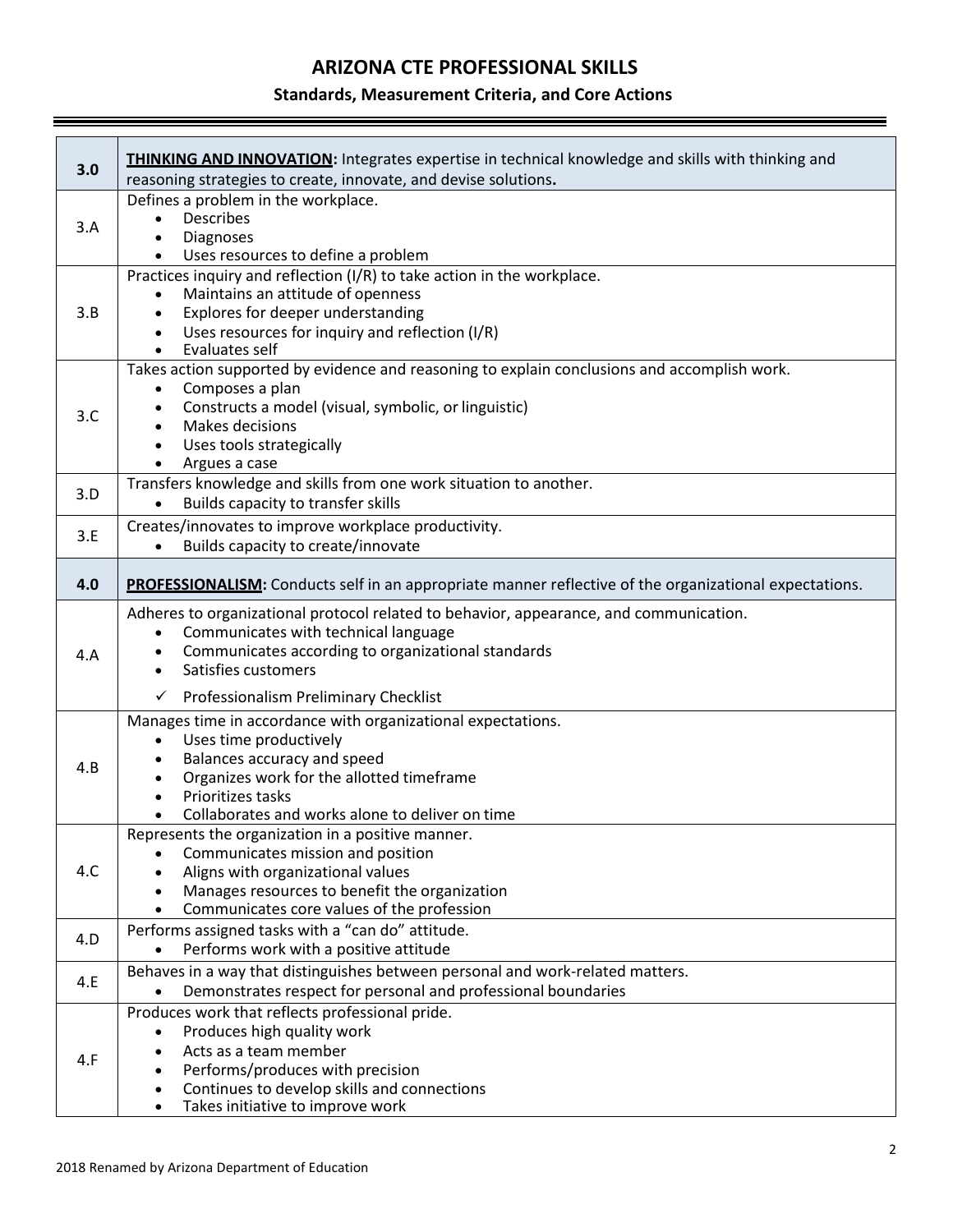# **ARIZONA CTE PROFESSIONAL SKILLS**

### **Standards, Measurement Criteria, and Core Actions**

| 5.0 | <b>INITIATIVE AND SELF-DIRECTION:</b> Exercises initiative and self-direction in the workplace.                                                                                                                                                                                                                                                                                                                                                                                                                                   |
|-----|-----------------------------------------------------------------------------------------------------------------------------------------------------------------------------------------------------------------------------------------------------------------------------------------------------------------------------------------------------------------------------------------------------------------------------------------------------------------------------------------------------------------------------------|
| 5.A | Functions independently within the organizational structure.<br>Performs necessary tasks<br>$\bullet$<br>Strives to improve personal delivery of services<br>Improves personal performance/ behaviors continuously<br>$\bullet$                                                                                                                                                                                                                                                                                                   |
|     | Initiative & Self-Direction Preliminary Checklist<br>$\checkmark$                                                                                                                                                                                                                                                                                                                                                                                                                                                                 |
| 5.B | Adapts to changing conditions and expectations in the organization.<br>Adjusts to change<br>Cooperates respectfully with colleagues<br>$\bullet$<br>Maintains productivity<br>$\bullet$                                                                                                                                                                                                                                                                                                                                           |
| 5.C | Pursues career advancement opportunities within an organization or field.<br>Articulates requirements for job openings<br>Prepares for career advancement<br>Pursues formal learning opportunities<br><b>Builds learning relationships</b><br>$\bullet$<br>Applies new resources                                                                                                                                                                                                                                                  |
| 5.D | Generates innovative ideas, methods, or devices contributing to organizational resources and goals.<br>Innovate to improve productivity<br>Recommends improvements on processes, products, services<br>Uses technology to increase productivity/profits                                                                                                                                                                                                                                                                           |
| 5.E | Exercises leadership in the workplace.<br>Engages individual strengths<br>Manages work plans<br>Plans for unanticipated challenges<br>$\bullet$<br>Pursues workplace solutions/improvements                                                                                                                                                                                                                                                                                                                                       |
| 6.0 | <b>INTERGENERATIONAL AND CROSS-CULTURAL COMPETENCE:</b> Interacts effectively with different cultures and<br>generations to achieve organizational mission, goals and objectives.                                                                                                                                                                                                                                                                                                                                                 |
| 6.A | Uses relevant intergenerational and cross-cultural communication that creates cultural synergy in the<br>workplace.<br>Adapts communication style to engage diverse others<br>Adapts communication style to engage other generations<br>$\bullet$<br>Intergenerational & Cross-Cultural Competence Preliminary Checklist                                                                                                                                                                                                          |
| 6.B | Contributes to an environment of acceptance and inclusion that enables different cultures and generations<br>to work together.<br>Demonstrates respect through interactions and behaviors<br>Addresses challenges with intergenerational and cross-cultural sensitivity<br>Celebrates achievements and contributions of diverse others<br>Functions comfortably in the global marketplace<br>$\bullet$<br>Relies upon the wisdom and experience of others to accomplish work<br>$\bullet$<br>Addresses intergenerational tensions |
| 6.C | Respects generational differences related to the use of technology in the workplace.<br>Selects from technological and non-technological methods/tools to communicate across generations                                                                                                                                                                                                                                                                                                                                          |